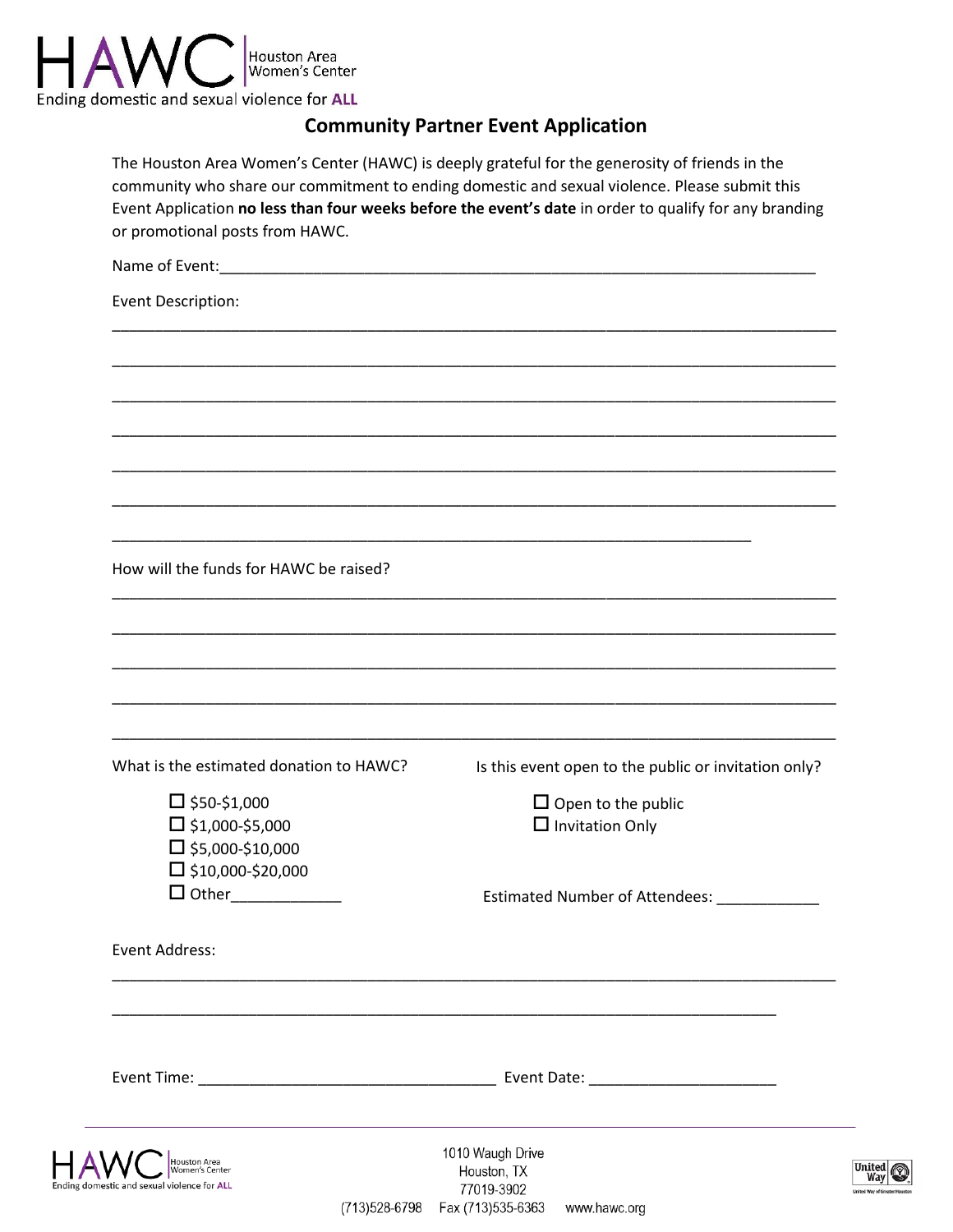| Event Organizer Name: Name and Contract Contract Contract Contract Contract Contract Contract Contract Contract Contract Contract Contract Contract Contract Contract Contract Contract Contract Contract Contract Contract Co                                                                                        |
|-----------------------------------------------------------------------------------------------------------------------------------------------------------------------------------------------------------------------------------------------------------------------------------------------------------------------|
|                                                                                                                                                                                                                                                                                                                       |
|                                                                                                                                                                                                                                                                                                                       |
| Website (If Applicable): Note that the set of the set of the set of the set of the set of the set of the set of the set of the set of the set of the set of the set of the set of the set of the set of the set of the set of                                                                                         |
|                                                                                                                                                                                                                                                                                                                       |
|                                                                                                                                                                                                                                                                                                                       |
| Would you like to request a HAWC staff member to speak briefly at your event?<br>Note: Due to limited availability, events must have a goal of \$1,000 or higher to be eligible for a speaker request. HAWC cannot<br>guarantee a speaker will be available for all qualifying events due to limited staff resources. |
| $\Box$ Yes<br>$\Box$ Maybe<br>$\Box$ Not Applicable                                                                                                                                                                                                                                                                   |
| Will you need HAWC's Logo for your event's promotional materials?<br>Note: Events must have an estimated goal of \$1,000 or higher in order to use the HAWC logo on their promotional branding.<br>Events raising \$50-\$1,000 may use the HAWC name on promotional materials once the event is approved.             |
| $\Box$ Yes<br>$\Box$ Maybe<br>$\Box$ Not Applicable                                                                                                                                                                                                                                                                   |
| I acknowledge that this form must be submitted four weeks before the event's date in order for<br>the event to qualify for any branding or promotional posts from HAWC.                                                                                                                                               |
| I acknowledge that the funds raised for HAWC from this event must be delivered to HAWC within<br>30 days of the event ending.                                                                                                                                                                                         |
| I acknowledge that a HAWC representative will reply to my request within 14 business days of its<br>submission                                                                                                                                                                                                        |
|                                                                                                                                                                                                                                                                                                                       |

Contact Name:

Signature: \_\_\_\_\_\_\_\_\_\_\_\_\_\_\_\_\_\_\_\_\_\_\_\_\_\_\_\_\_\_\_\_\_\_\_\_\_\_\_Date: \_\_\_\_\_\_\_\_\_\_\_\_\_\_\_\_\_\_\_\_\_\_\_\_\_\_

\_\_\_\_\_\_\_\_\_\_\_\_\_\_\_\_\_\_\_\_\_\_\_\_\_\_\_\_\_\_\_\_\_\_\_\_\_\_\_\_\_\_\_\_\_\_\_\_\_\_\_\_\_\_\_\_\_\_\_\_\_\_\_\_\_\_\_\_\_\_\_\_ Contact

Please submit this completed application to [info@hawc.org](mailto:info@hawc.org), you will receive a reply to your request within 14 business days of its submission.

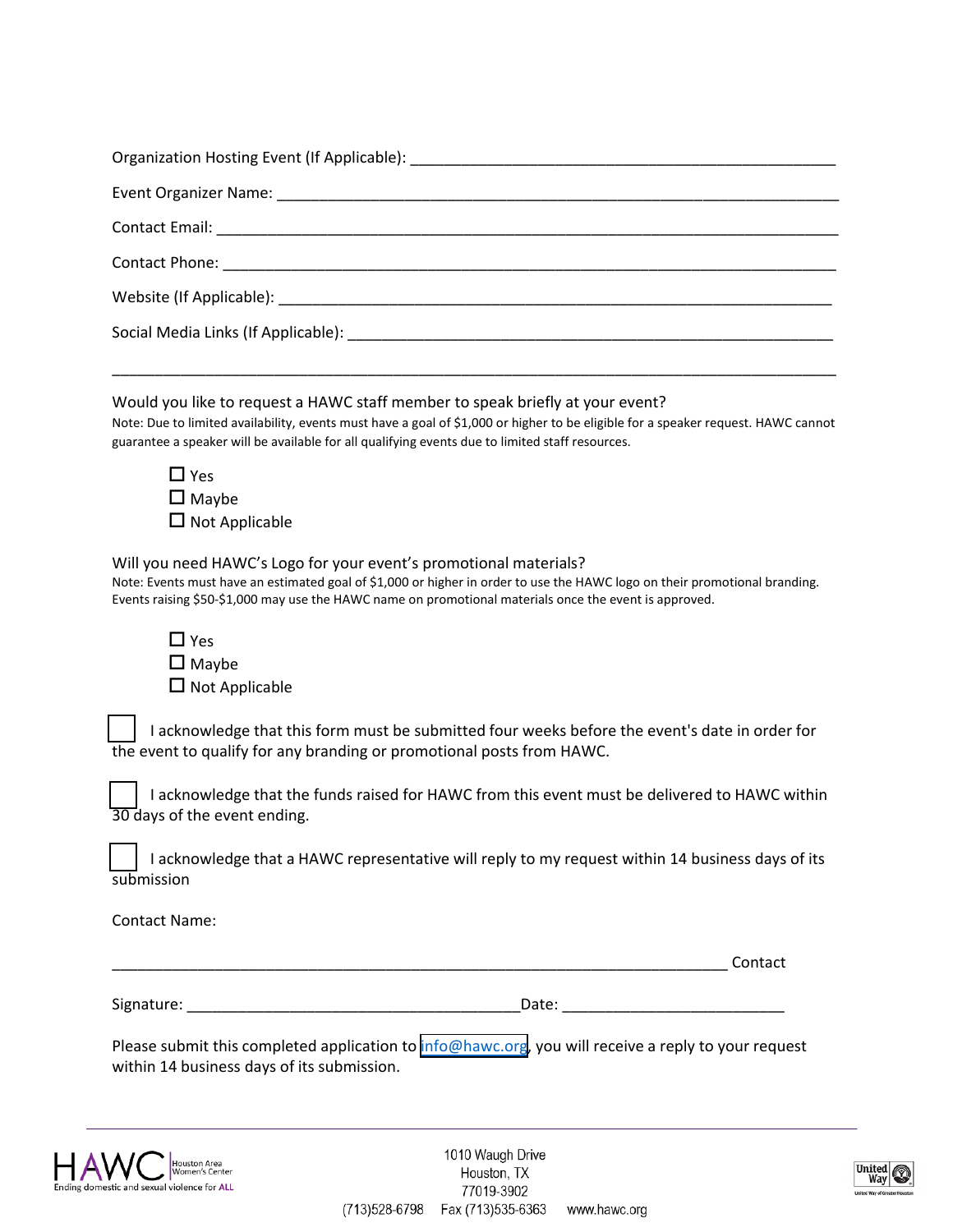

## **Community Partner Event Guidelines**

The Houston Area Women's Center (HAWC) is deeply grateful for the generosity of friends in the community who share our commitment to ending domestic and sexual violence. HAWC's Board of Directors has adopted these guidelines for individuals and organizations interested in planning an event or promotion that will benefit the HAWC.

## **What You Need to Do**

- 1. Submit a completed Event Application form and a signed copy of these guidelines to the Houston Area Women's Center for review **at least four weeks in advance of your event.**
	- a. An Event Application is required. Please contact [info@hawc.org](mailto:info@hawc.org) or 713.528.6798 ext. 2319 for any questions.
	- b. You will receive a written response regarding your event within 14 business days.
- 2. Please submit the donation from your event **within 30 days following its conclusion.**
- 3. If your event qualifies to use HAWC's logo, all promotional materials must follow the graphic standards HAWC provides. All promotional materials, press releases and related materials should be coordinated with the HAWC to ensure they meet brand standards.
- 4. The person representing the event must obtain any necessary permits, licenses or insurance. **HAWC will not insure your event, nor assume any legal or financial liability associated with your event.** Further, we will not indemnify you or any party involved in your event for any damage, expense or other costs arising or in any manner related to your event.
- 5. In order to better coordinate fundraising activities, we ask that you provide us with a list of targeted sponsors for your event before they are approached. Please remember that many individuals, businesses and organizations support the HAWC and may already be committed financially to our organization.

### **What HAWC Can Provide**

HAWC is able to provide the following support services for third party events:

- 1. Use of our logo (for events raising \$1,000 or more) and name (for events raising \$50 or more) upon review and approval of event and materials
- 2. Informational brochures and fact sheets about domestic violence, sexual assault and HAWC services
- 3. Promotion via website and social media channels (for events raising \$5,000 or more or at the discretion of the agency).
- 4. Written tax receipts to donors who give directly to the HAWC

### **Guidelines**

- 1. Please make your contribution payable to the "Houston Area Women's Center."
- 2. Events should complement the mission and image of the HAWC. Events that demean or degrade women, are sexually oriented in nature, or promote violence **will not be approved.**
- 3. The event must be promoted and conducted in a manner to avoid the statement or appearance of HAWC endorsing any product, firm, organization, individual or service.
- 4. HAWC will not be a conduit for expense or vendor payments made in connection with the event – (i.e. you cannot have vendors bill HAWC for services rendered as part of your event.)